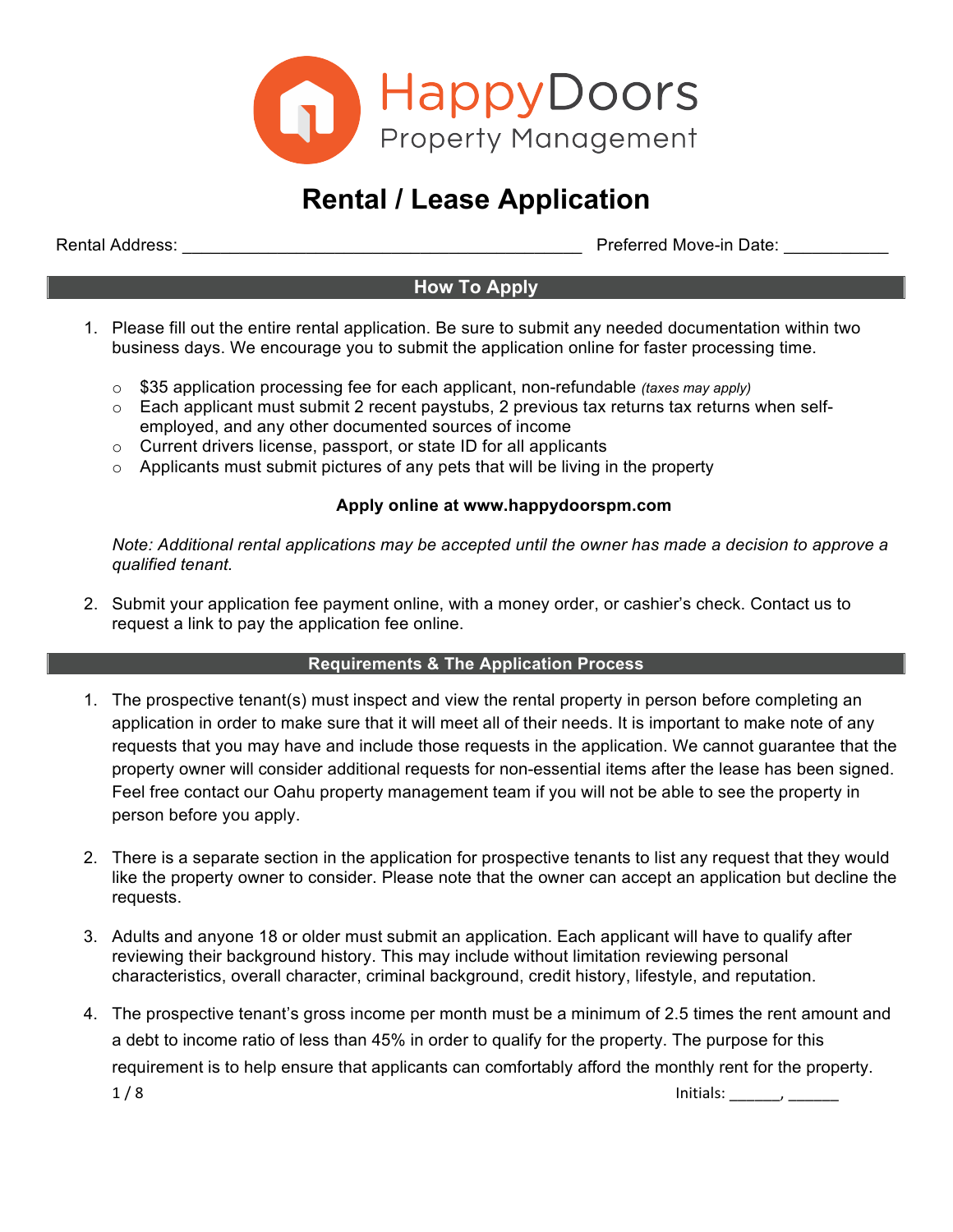To verify your income, we will need 2 recent paystubs. Alternatively, we are able to use your 2 previous tax returns in order to determine your monthly income if you are self-employed. We can only use the information reported within these documents. Tips and other sources of additional income which are not documented cannot be counted towards your income.

If you receive supplemental income or aid such as social security, child support, secured and structured settlements, or subsidized housing like Section 8, we will need documentation showing that you will continue to receive this additional income through the duration of the lease.

If you have a guarantor, they will need to apply and will be subject to a back ground check. Guarantors will be equally responsible for the rent and adhering to all terms of the lease rental agreement.

*Note: Not all properties in Hawaii under our management qualify for Section 8. Please contact our Oahu property management team to verify if there any section 8 properties available.*

5. Pets will be taken into consideration on an individual basis and the property owner cannot make a determination to approve the pet until after they have had an opportunity to review the entire application. There are many factors an owner takes into consideration when deciding to lease their property on Oahu to an applicant and they need to consider all these factors before making a decision.

If accepted, the owner may require a rent increase and/or an additional deposit due to additional wear and added risk that the property will incur

*Note: The prospective tenant(s) is obligate to disclose whether or not their pet(s) has shown or exhibited any previous signs of hostility or aggression.* 

- 6. All necessary information must be received within two business days in order to process an application. If the information is not received within two business days, the application will automatically be declined and any the prospective tenants will forfeit any prepaid application fees.
- 7. Once the application is approved by the owner, the prospective tenant(s) will need to sign the rental agreement and pay the required security deposit no later than two business days from the date of approval. The first rent payment can be paid at that time or before the prospective tenant(s) receives the keys to the property.

We can hold properties in Honolulu and on the island of Oahu up to two weeks after the application has been approved. The prospective tenant should make a request in the application if additional time may be needed.

- 8. Both the first months' rent and security deposit can be paid by money order, certified funds, or online using a checking or savings account. Cash and credit cards will not be accepted. Online payments must be initiated five business days before the move-in date to allow sufficient time for the funds to clear the bank.
- 9. All units managed by HappyDoors Property Management are designated non-smoking. The tenant is responsible for restoring any damage done to the property if they smoke in the unit.
- 10. HappyDoors Property Management is proud to provide equal opportunity housing opportunities to its residents. Our Oahu property management team follows all federal, state, and local laws pertaining to fair housing. Qualified tenants will not be refused based on disability, sex, age, race, religion, color, national origin, ancestry, gender identity, sexual orientation, as well as familial or marital status.

 $2 / 8$  Initials: \_\_\_\_\_, \_\_\_\_\_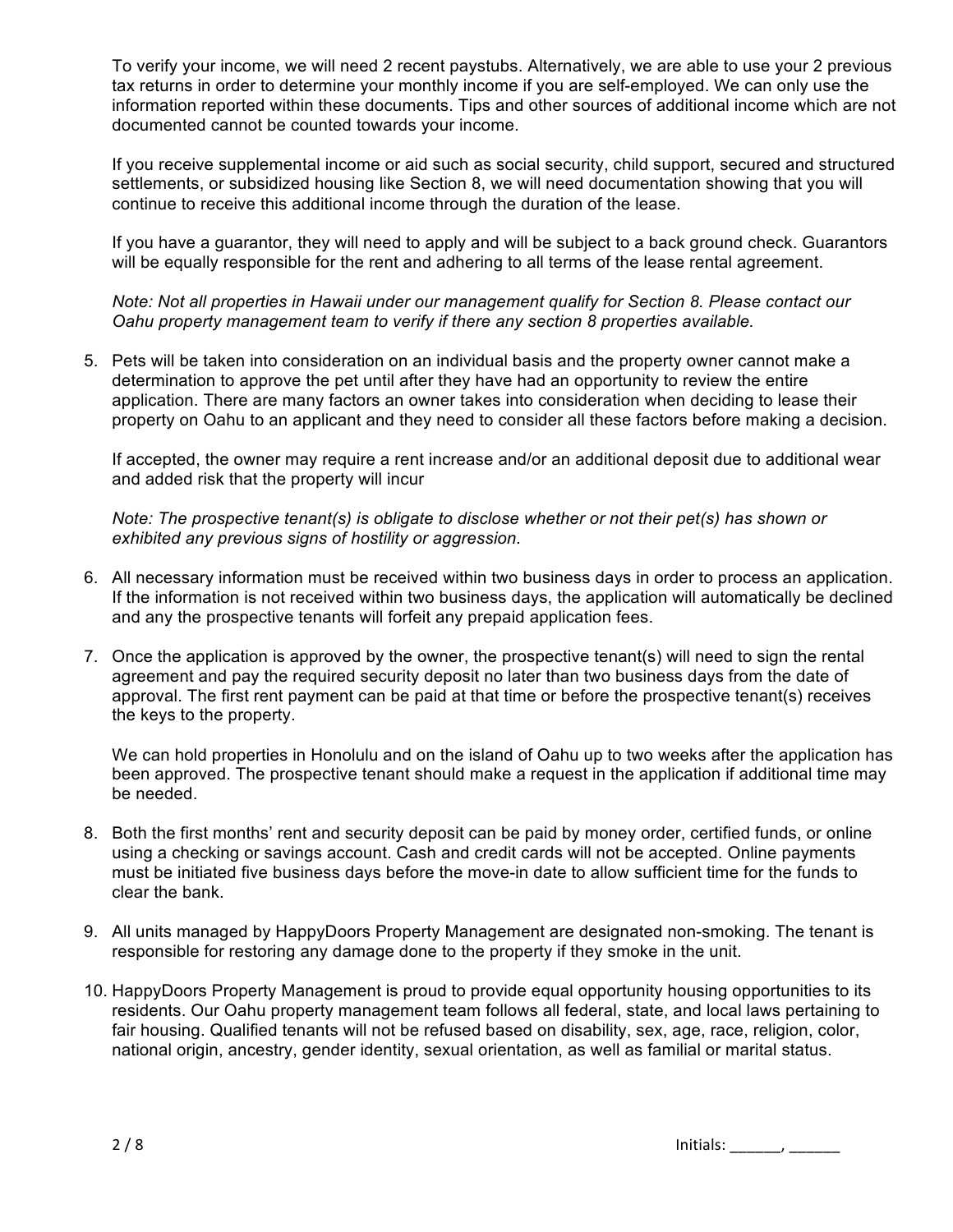10. HappyDoors Property Management provide equals opportunity housing opportunities to its residents. Our Oahu property management team follows all federal, state, and local laws pertaining to fair housing. Qualified tenants will not be refused based on disability, sex, age, race, religion, color, national origin, ancestry, gender identity, sexual orientation, as well as familial or marital status.

### **Lease Terms & Policies**

- 1. Unless otherwise stated in the listed, the lease term will be for one year.
- 2. The security deposit is equivalent to one months' rent but may increase if the tenant has a pet.
- 3. Rent to be paid by the first of each month and considered late on the second; there is no grace period.
- 4. In order to help protect the tenant's insurance, they must obtain a Renters insurance policy. Prior to receiving the keys, the tenant must provide proof of insurance. A landlord insurance policy will not cover the tenant's belongings or against their personal liability. We encourage you to contact your auto insurance provider in order to obtain renters insurance if you do not already have a policy in place.
- 5. All lease agreements include a standard clause that releases military personnel if they are redeployed during the term of the lease.
- 6. The Lease Rental Agreement requires a 45 day written notice to vacate to terminate the lease.
- 7. Tenants are required to pay a non-refundable \$99 administration fee upon signing the lease.

# **Requests for Improvements or Special Terms**

Before applying for this property, I (we) have thoroughly inspected the property and will accept the property in its current as-is condition.\* I (we) would like to make the following requests for the property owner to consider.

\_\_\_\_\_\_\_\_\_\_\_\_\_\_\_\_\_\_\_\_\_\_\_\_\_\_\_\_\_\_\_\_\_\_\_\_\_\_\_\_\_\_\_\_\_\_\_\_\_\_\_\_\_\_\_\_\_\_\_\_\_\_\_\_\_\_\_\_\_\_\_\_\_\_\_\_\_\_\_\_\_\_\_\_\_\_\_\_

\_\_\_\_\_\_\_\_\_\_\_\_\_\_\_\_\_\_\_\_\_\_\_\_\_\_\_\_\_\_\_\_\_\_\_\_\_\_\_\_\_\_\_\_\_\_\_\_\_\_\_\_\_\_\_\_\_\_\_\_\_\_\_\_\_\_\_\_\_\_\_\_\_\_\_\_\_\_\_\_\_\_\_\_\_\_\_\_

\_\_\_\_\_\_\_\_\_\_\_\_\_\_\_\_\_\_\_\_\_\_\_\_\_\_\_\_\_\_\_\_\_\_\_\_\_\_\_\_\_\_\_\_\_\_\_\_\_\_\_\_\_\_\_\_\_\_\_\_\_\_\_\_\_\_\_\_\_\_\_\_\_\_\_\_\_\_\_\_\_\_\_\_\_\_\_\_

\_\_\_\_\_\_\_\_\_\_\_\_\_\_\_\_\_\_\_\_\_\_\_\_\_\_\_\_\_\_\_\_\_\_\_\_\_\_\_\_\_\_\_\_\_\_\_\_\_\_\_\_\_\_\_\_\_\_\_\_\_\_\_\_\_\_\_\_\_\_\_\_\_\_\_\_\_\_\_\_\_\_\_\_\_\_\_\_

*\*if you are in the military or have an extenuating circumstance, please contact us.*

I (we) understand that the approved items listed above will be completed in a timely manner. The condition of the property will be documented on the day that I take possession and any items listed above relating to the condition of the property that were not approved will be included in this documentation. The property will be accepted in its current condition with the understanding that the approved items listed above will be completed in a timely manner.

Date: \_\_\_\_\_\_\_\_\_\_\_\_\_\_

\_\_\_\_\_\_\_\_\_\_\_\_\_\_\_\_\_\_\_\_\_\_\_\_\_\_\_\_\_\_\_ \_\_\_\_\_\_\_\_\_\_\_\_\_\_\_\_\_\_\_\_\_\_\_\_\_\_\_\_\_\_\_ \_\_\_\_\_\_\_\_\_\_\_\_\_\_\_\_\_\_\_\_\_\_\_\_\_\_\_\_\_\_\_

*Signature Signature Signature* 

3 / 8 Initials: \_\_\_\_\_\_, \_\_\_\_\_\_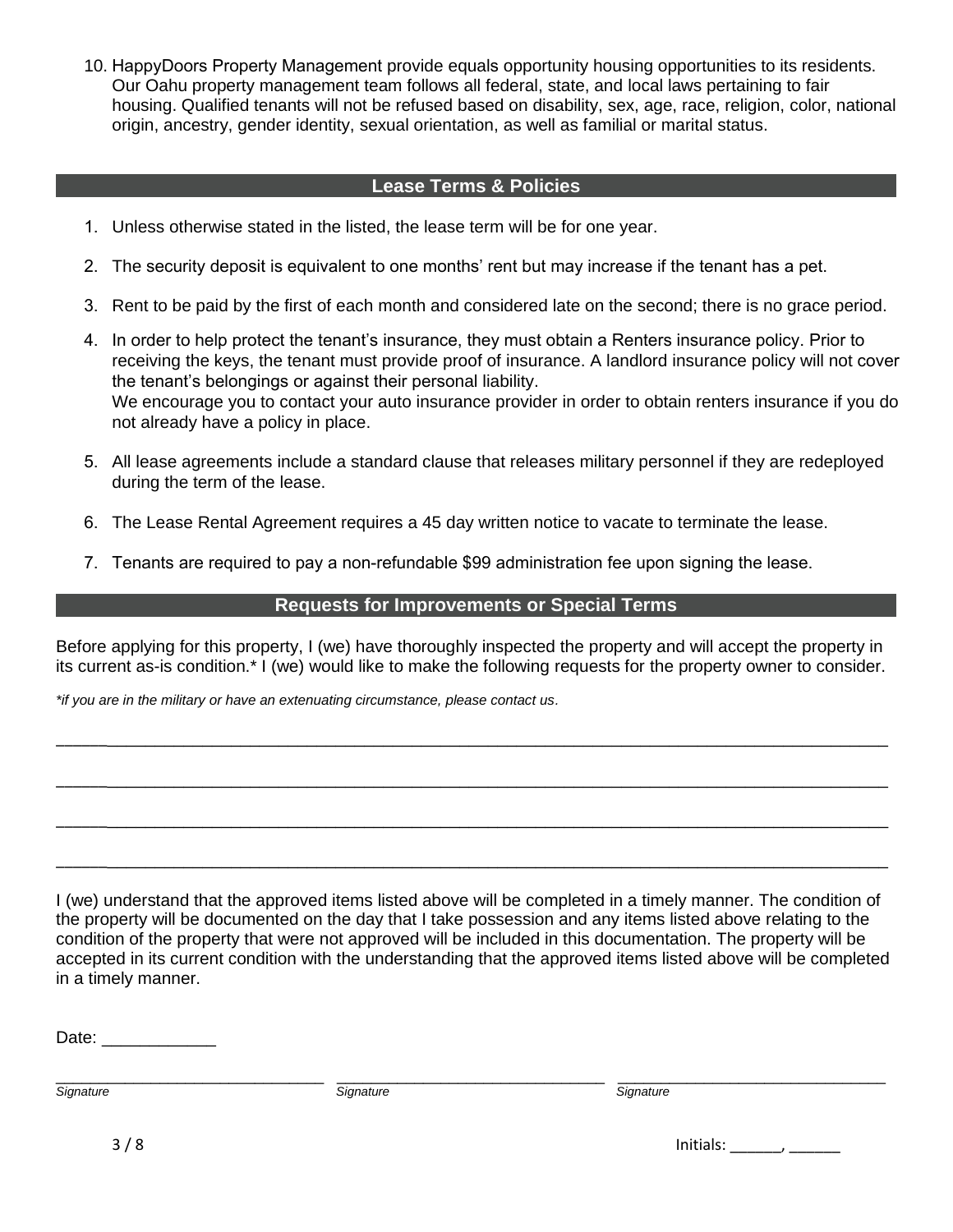|                                                            | <b>Primary Applicant</b>                                                                                       |  |
|------------------------------------------------------------|----------------------------------------------------------------------------------------------------------------|--|
|                                                            |                                                                                                                |  |
|                                                            |                                                                                                                |  |
|                                                            |                                                                                                                |  |
| <b>Employment history: minimum 3 years of past history</b> |                                                                                                                |  |
|                                                            |                                                                                                                |  |
|                                                            |                                                                                                                |  |
|                                                            |                                                                                                                |  |
|                                                            |                                                                                                                |  |
|                                                            |                                                                                                                |  |
|                                                            |                                                                                                                |  |
| Rental history: minimum 3 years of past history            |                                                                                                                |  |
|                                                            |                                                                                                                |  |
|                                                            |                                                                                                                |  |
|                                                            | Monthly Payment: \$______________ Length of Residency: ______________ Reason for Leaving: ____________________ |  |
|                                                            |                                                                                                                |  |
|                                                            |                                                                                                                |  |
|                                                            | Monthly Payment: \$_____________ Length of Residency: _____________ Reason for Leaving: ___________________    |  |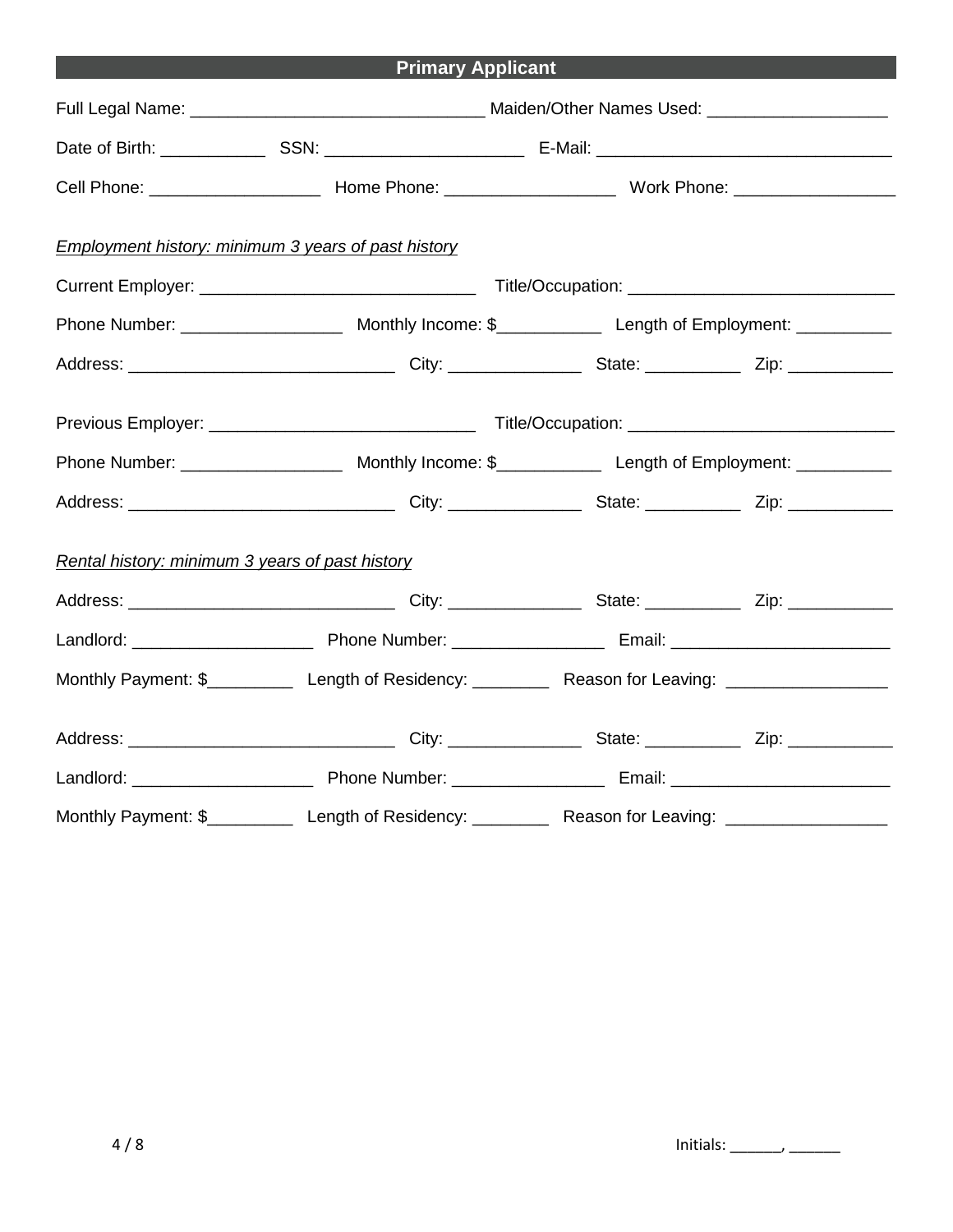|--|

| <b>Employment history: minimum 3 years of past history</b> |                                                                                                             |  |  |  |
|------------------------------------------------------------|-------------------------------------------------------------------------------------------------------------|--|--|--|
|                                                            |                                                                                                             |  |  |  |
|                                                            |                                                                                                             |  |  |  |
|                                                            |                                                                                                             |  |  |  |
|                                                            |                                                                                                             |  |  |  |
|                                                            |                                                                                                             |  |  |  |
|                                                            |                                                                                                             |  |  |  |
| Rental history: minimum 3 years of past history            |                                                                                                             |  |  |  |
|                                                            |                                                                                                             |  |  |  |
|                                                            |                                                                                                             |  |  |  |
|                                                            | Monthly Payment: \$_____________ Length of Residency: ____________ Reason for Leaving: ____________________ |  |  |  |
|                                                            |                                                                                                             |  |  |  |
|                                                            |                                                                                                             |  |  |  |
|                                                            | Monthly Payment: \$_____________ Length of Residency: ___________ Reason for Leaving: ____________________  |  |  |  |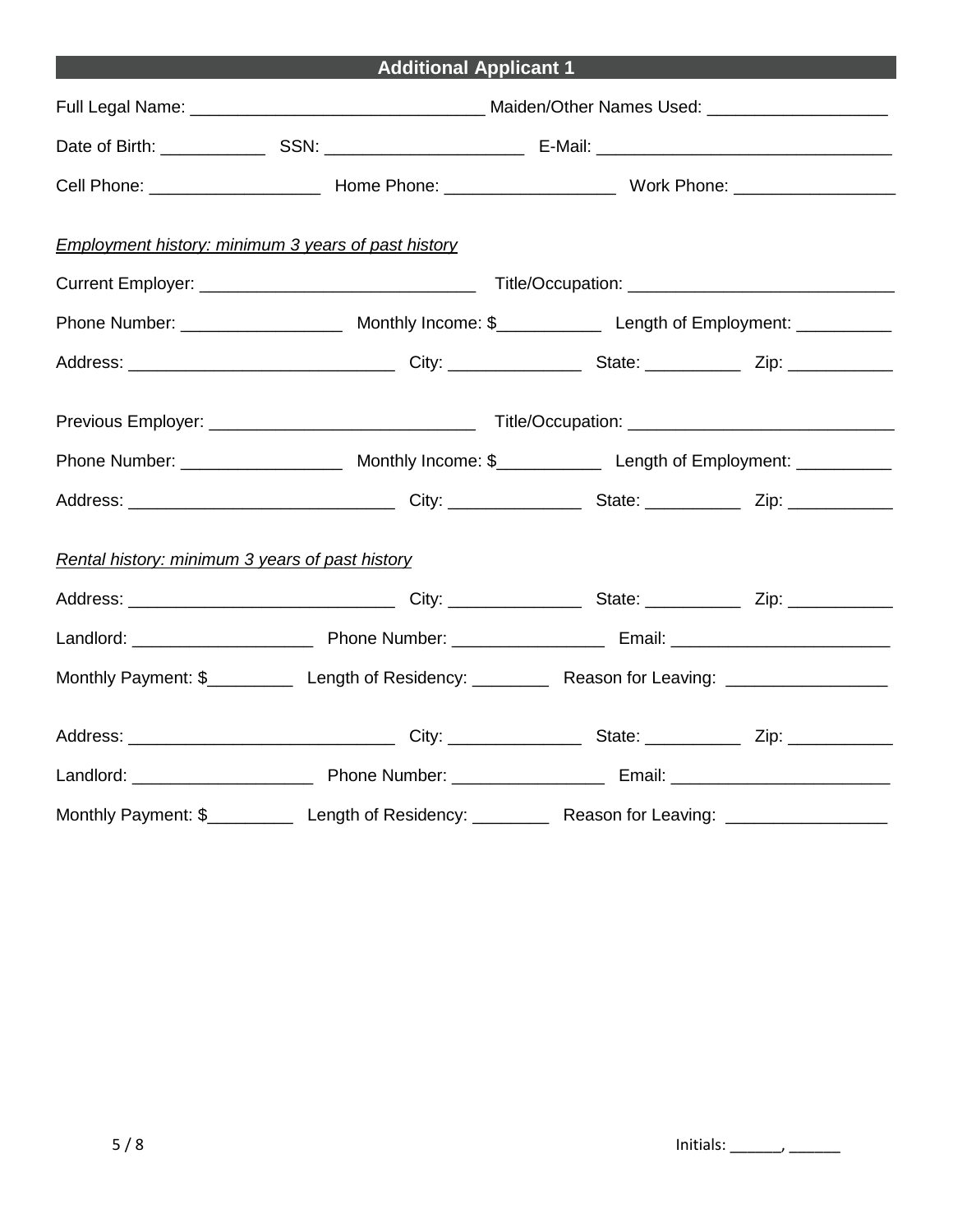| <b>Additional Applicant 2</b> |  |
|-------------------------------|--|
|                               |  |

| <b>Employment history: minimum 3 years of past history</b> |                                                                                                             |  |  |  |
|------------------------------------------------------------|-------------------------------------------------------------------------------------------------------------|--|--|--|
|                                                            |                                                                                                             |  |  |  |
|                                                            |                                                                                                             |  |  |  |
|                                                            |                                                                                                             |  |  |  |
|                                                            |                                                                                                             |  |  |  |
|                                                            |                                                                                                             |  |  |  |
|                                                            |                                                                                                             |  |  |  |
| Rental history: minimum 3 years of past history            |                                                                                                             |  |  |  |
|                                                            |                                                                                                             |  |  |  |
|                                                            |                                                                                                             |  |  |  |
|                                                            | Monthly Payment: \$_____________ Length of Residency: ____________ Reason for Leaving: ____________________ |  |  |  |
|                                                            |                                                                                                             |  |  |  |
|                                                            |                                                                                                             |  |  |  |
|                                                            | Monthly Payment: \$_____________ Length of Residency: ____________ Reason for Leaving: ____________________ |  |  |  |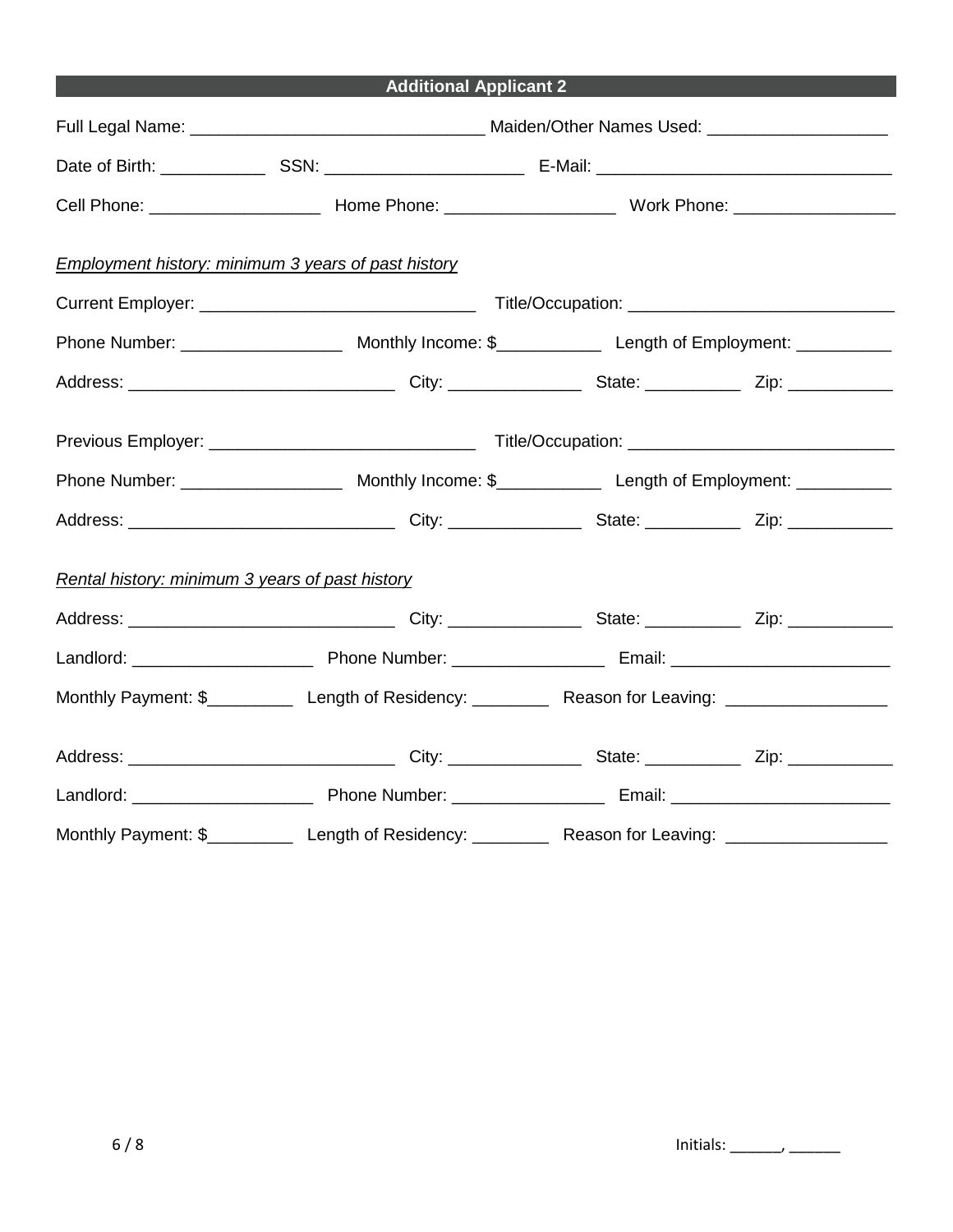# **Additional Information**

| Pets: Subject to final approval from the property owner |  |                                                                                                                                                                                             |                                                                                                          |
|---------------------------------------------------------|--|---------------------------------------------------------------------------------------------------------------------------------------------------------------------------------------------|----------------------------------------------------------------------------------------------------------|
|                                                         |  |                                                                                                                                                                                             |                                                                                                          |
|                                                         |  |                                                                                                                                                                                             |                                                                                                          |
|                                                         |  |                                                                                                                                                                                             |                                                                                                          |
| Vehicle Information:                                    |  |                                                                                                                                                                                             |                                                                                                          |
|                                                         |  |                                                                                                                                                                                             |                                                                                                          |
|                                                         |  |                                                                                                                                                                                             |                                                                                                          |
|                                                         |  |                                                                                                                                                                                             |                                                                                                          |
|                                                         |  |                                                                                                                                                                                             |                                                                                                          |
| Dependents: 18 or younger and still in school           |  |                                                                                                                                                                                             |                                                                                                          |
|                                                         |  |                                                                                                                                                                                             |                                                                                                          |
|                                                         |  |                                                                                                                                                                                             |                                                                                                          |
|                                                         |  |                                                                                                                                                                                             |                                                                                                          |
|                                                         |  |                                                                                                                                                                                             |                                                                                                          |
| <b>Background History:</b>                              |  |                                                                                                                                                                                             | Prior Evictions: LYes CNo Prior Bankruptcies: LYes CNo Outstanding Balance with Prior Landlord: LYes CNo |
|                                                         |  |                                                                                                                                                                                             |                                                                                                          |
|                                                         |  | Emergency Contact: Authorized to receive notice and make decisions on your behalf                                                                                                           |                                                                                                          |
|                                                         |  |                                                                                                                                                                                             |                                                                                                          |
|                                                         |  | Please note any relevant information such as expecting a child, items that could come up during a credit<br>review, or other pertinent information related to the leasing of this property: |                                                                                                          |
|                                                         |  |                                                                                                                                                                                             |                                                                                                          |

\_\_\_\_\_\_\_\_\_\_\_\_\_\_\_\_\_\_\_\_\_\_\_\_\_\_\_\_\_\_\_\_\_\_\_\_\_\_\_\_\_\_\_\_\_\_\_\_\_\_\_\_\_\_\_\_\_\_\_\_\_\_\_\_\_\_\_\_\_\_\_\_\_\_\_\_\_\_\_\_\_\_\_\_\_\_\_\_